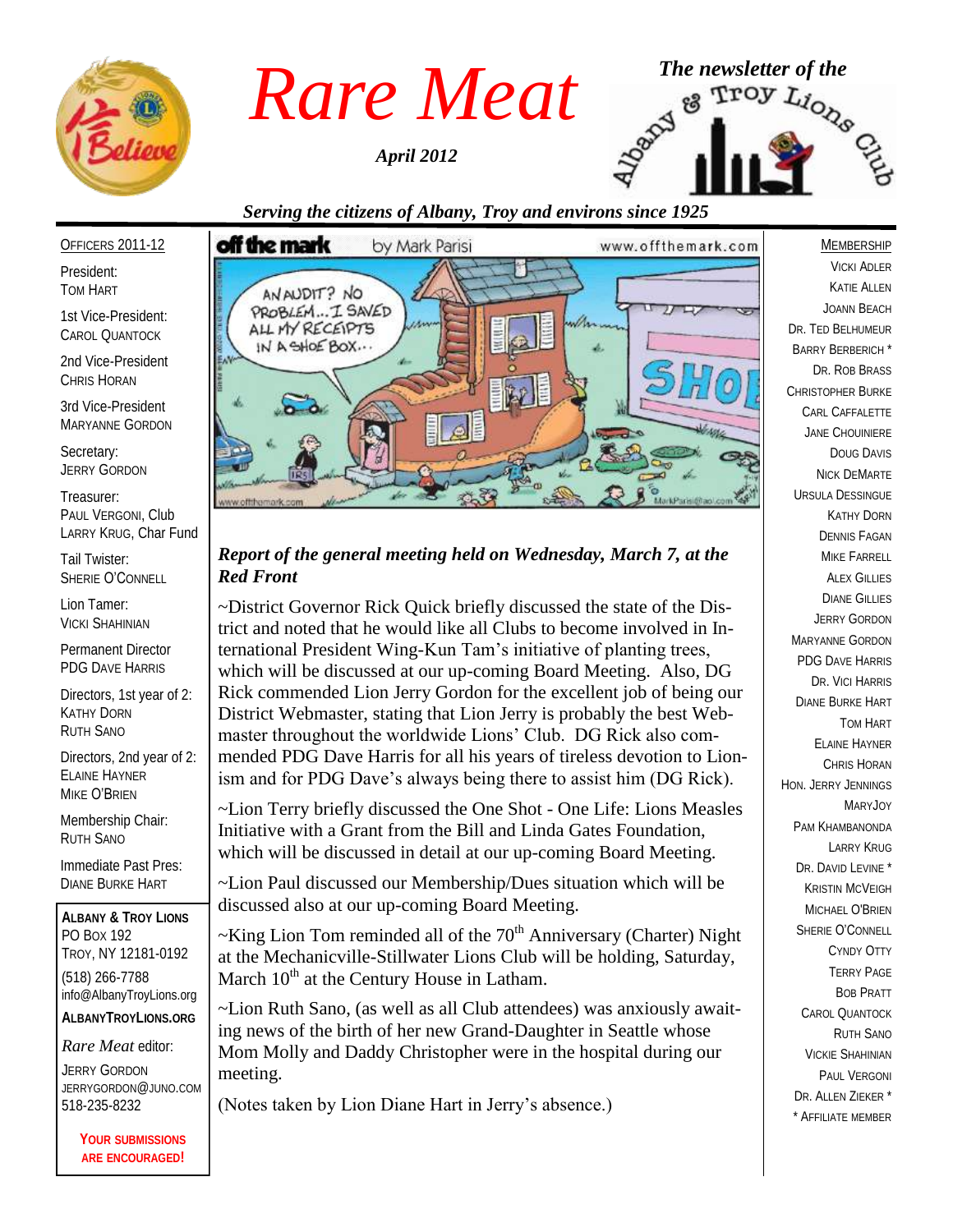### *Report of the board meetings held on Wednesday, March 21, at the Alexis Diner*

No one from our club was able to attend the LionSEE training session last weekend. (LionSEE is a program for vision- screening of pre-schoolers, much like NABA's KidSight.) We decided to try to get someone from NABA to a meeting to discuss ways we can work together. [After the meeting, Jerry spoke with Kathryn Miklowitz, NABA's KidSight coordinator; she will be at our May 2 meeting.]

A woman donated an Acrobat LCD Magnifier (to help people with low vision) to us, and we donated it to NABA, who will be able to put it to good use.

PDG Dave Harris will be the only A&T Lion at the MD20 convention in Syracuse. We unanimously chose him as our delegate.

Lion Carol reported that we had another successful blood drive on March 6 at the Hilton Garden Inn, our first in Rensselaer County. She also reminded us that April 10 is our next work session at the Regional Food Bank.

Lion Terry proposed that we donate \$1000 to the "One Shot, One Life" program. This is an initiative by LCIF to provide measles vaccinations, which cost \$1, in third-world countries. It is supported by the Bill & Melinda Gates Foundation, who will donate \$1 to LCIF for every \$2 that LCIF raises. Thus, our donation will provide vaccinations to 1500 children. After some discussion of which "pocket" we would take the money from, the motion was passed unanimously.

We are now recognized by United Way as an authorized non-profit recipient of their grant funds. The process was initiated when Lion Carol designated our club to be the beneficiary of her United Way payroll deductions. Any members whose employers participate in the United Way payroll deduction plan can now designate the Albany & Troy Lions Charitable Fund to receive some (or all) of their donations.

We had a request from the Circle of Life Camp at Camp Scully for a donation. We decided to table it pending the outcome of our potential pancake breakfast at Camp Scully. (See minutes of the 1/18 board meeting in the Feb. *Rare Meat* for background.)

In response to a request from the Sister Maureen Joyce Center in Albany, we voted to donate \$75 to them. Lion Larry will add his personal donation of \$100.

# *Election time*

It's that time of year again, folks, when we elect next year's officers and board of directors. Here's the proposed slate:

| President             | Tom Hart         | Director, $1st$ of 2 years | Carl Caffalette        |
|-----------------------|------------------|----------------------------|------------------------|
| $1st$ Vice President  | Carol Quantock   | Director, $1st$ of 2 years | Ursula Dessingue       |
| $2nd$ Vice President  | Chris Horan      | Director, $2nd$ of 2 years | <b>Kathy Dorn</b>      |
| $3rd$ Vice President  | Maryanne Gordon  | Director, $2nd$ of 2 years | <b>Ruth Sano</b>       |
| Secretary             | Jerry Gordon     | <b>Permanent Director</b>  | <b>PDG</b> Dave Harris |
| Treasurer (Club)      | Paul Vergoni     | Membership Chairman        | Mike O'Brien           |
| Treasurer (Char Fund) | Larry Krug       | * Membership Vice-chair    | <b>Kathy Dorn</b>      |
| Lion Tamer            | Vicki Shahinian  | * Membership committee     |                        |
| Co-Tail Twisters      | Diane & Tom Hart | <b>Immediate Past Pres</b> | Diane Hart             |

#### *\* Not members of the Board of Directors*

If anyone else is interested in running for any office, please contact Secretary Jerry ([jerrygordon@juno.com](mailto:jerrygordon@juno.com) or 235-8232) as soon as possible. We will be voting at the April  $4<sup>th</sup>$  meeting.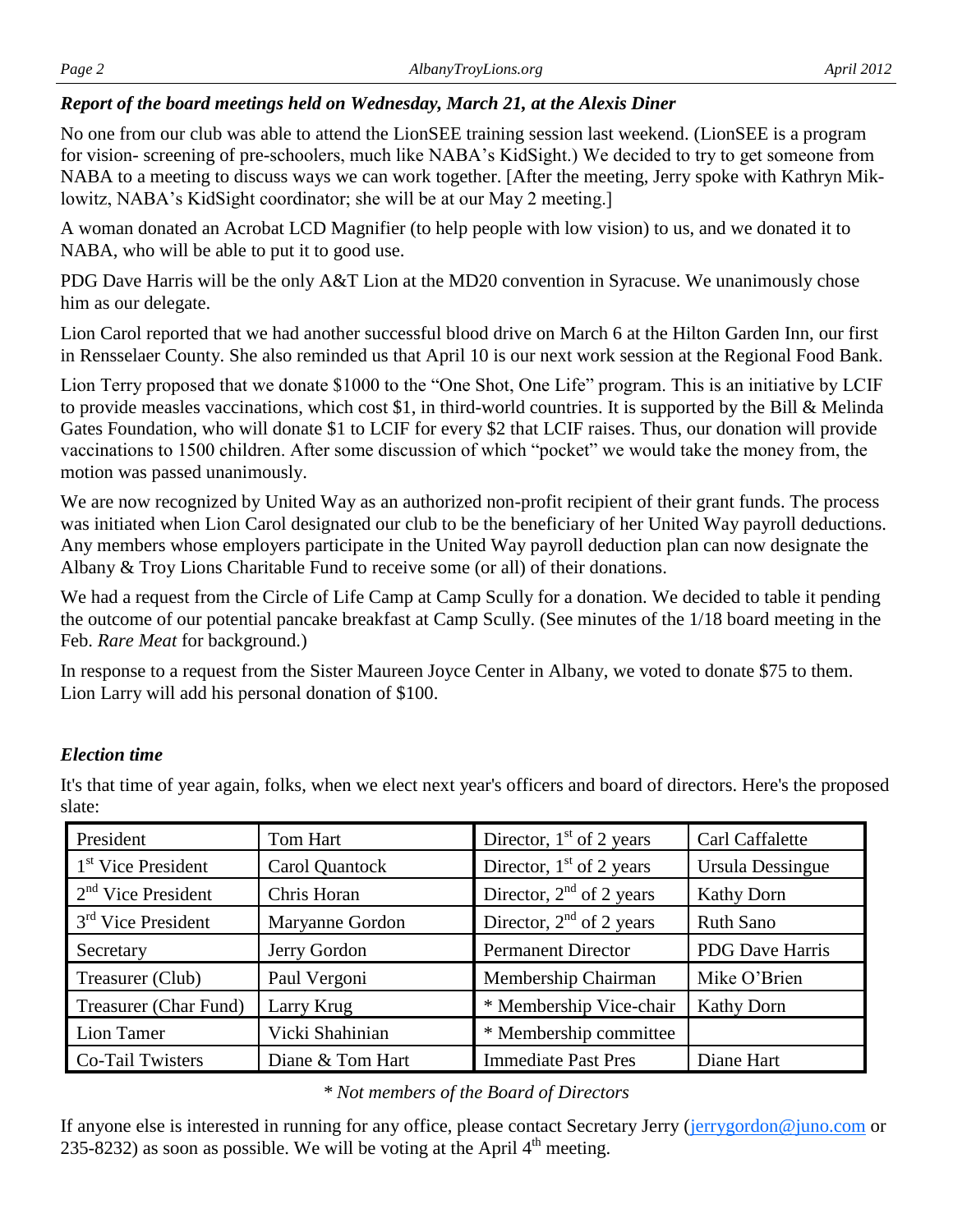## *Blood Drive Report*

We sponsored our first Rensselaer County Red Cross Blood Drive on March 6th at the Hilton Garden Inn in Troy. In spite of a very slow start, we ended up with a total of 21 donors, including Lions Tom Hart, Elaine Hayner, and Carol Quantock. There were also three first-time donors, including a mother and daughter, both of whom did very well for their first time! Enough blood was collected to help 63 patients. Volunteers for the registration and refreshment tables were Dave Harris, Diane Hart, Tom Hart, Elaine Hayner, and Carol Quantock. Elaine Hayner, Carol Quantock, and Vicki Shahinian made phone calls. Kudos to Lion Carol for coordinating it all.





Our next **BLOOD DRIVE** will be on **Monday, May 7,** at the Boght Corners FD in Latham. We need volunteers:

- To make phone calls in the week or two before the drive,
- To work at the registration desk and the canteen at the drive,
- And to donate blood.

If you can do any or all of these, please sign up with Lion Carol at **cquantoc@nycap.rr.com** or **664-3901**.

*Future blood drives: September at Hilton Garden Inn, Troy; December at Holiday Inn Express, Latham; March at Hilton Garden Inn, Troy.*

### *Food Bank Work Night*

Our next Regional Food Bank work night is **Tuesday, April 10, from 5:30-730 PM**. For those who don't know, we sort food and/or other household items to distribute to member agencies, who in turn distribute these items to needy people in their jurisdiction. It's always an enjoyable session: in the past we have sorted not only food items, but paper products, house wares, auto accessories, and pet products. Please give Carol Quantock a call at 664-3901 (or e-mail *cquantoc@nycap.rr.com*) if you'd like to participate. Please consider bringing non-Lion friends or relatives to help: the more the merrier!

#### *Our next meeting...*

Our next general meeting will be on **Wednesday, April 4**, at the Red Front at 6 PM. Our speaker will be John Delbaso from Albany Airport., and we'll be voting on next year's officers Let's get a good turnout.

# *Meatball Queens...*

On Wednesday, February 22, 2012, two Albany & Troy Lions Club members assisted PDG Lettie Saheim, Mechanicville-Stillwater Lions Club, at the **Cohoes Senior Center**, preparing meatballs for the Center's Elvis Night/Spaghetti and Meatball Dinner on Friday, February 24th.



Pictured:

Front Center - L-R: Lion Carol Quantock (A&TLC) & Louise (Head Chef - Cohoes Senior Center)

Back Row L-R: Pat Chase (Wife of Lion Bob Chase - MSLC), PDG Lettie Saheim (MSLC), Bob Gordon (Brother to PDG Lettie Saheim), Lee Gordon (Sister-In-Law to PDG Lettie Saheim) and Lion Diane Burke Hart (A&TLC).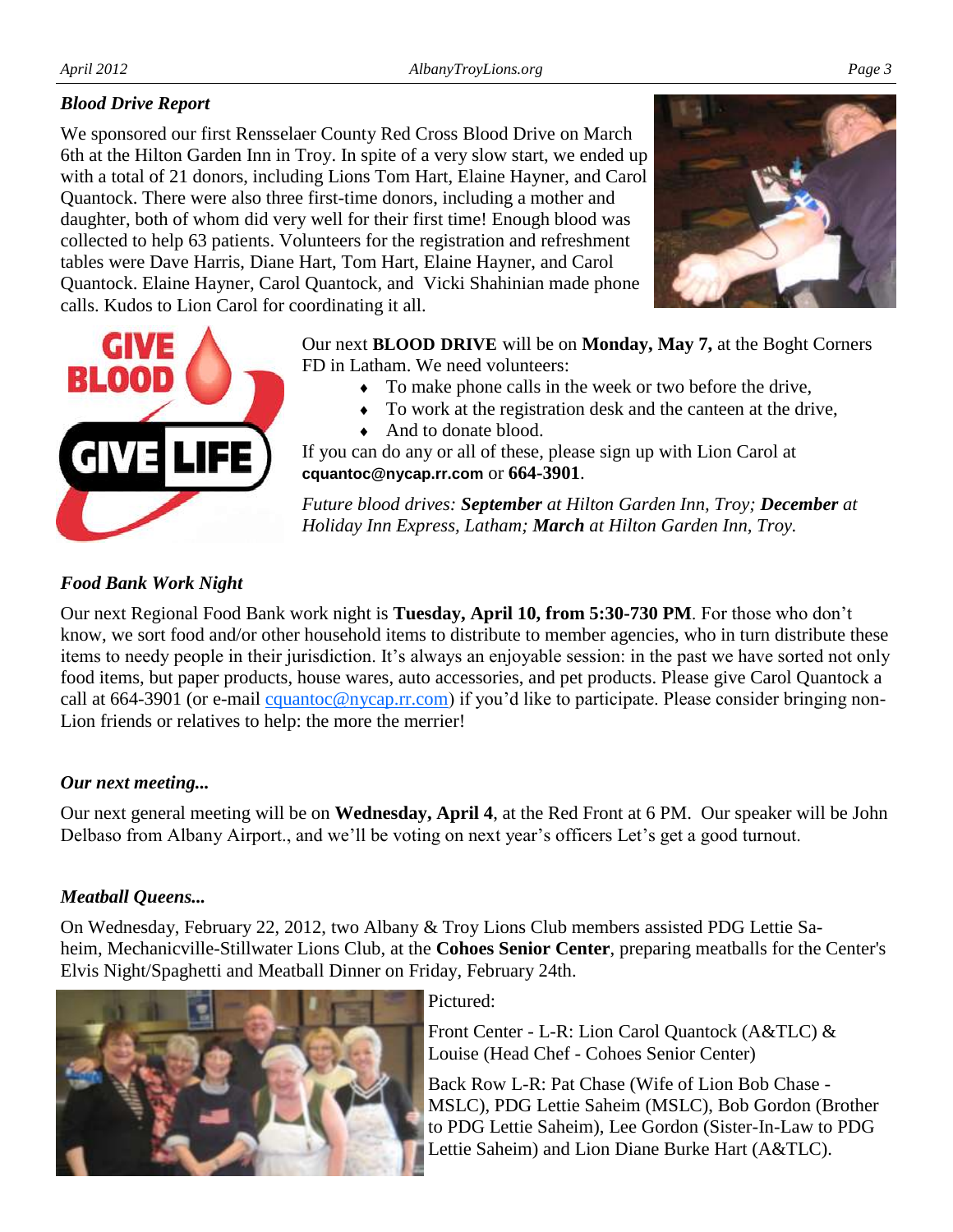

*On a more personal note …*



Lions Maryanne & Jerry Gordon recently returned from a month in the (mostly) sunny south. While in St Augustine, FL, they enjoyed an interesting lunch with the Ancient City Lions Club. It seems that the St Augustine LC has been around about 40 years. They meet in the evening, and most of the members are retirees who are not very receptive to change. The district felt there was a need for a new club comprising local business people and other younger members, so they started Ancient City, which meets at

noon twice a month. The club is two years old, has 6 members, and is trying very hard to grow into a meaningful community entity. The picture shows the president and other member who showed up, a potential member (the woman in the middle), and two visitors from the north.

Here are some pictures taken at the St Patrick's Day parade in North Myrtle Beach:



# *Mark your calendar…*

Wednesday, April 4, 6 PM: Next general meeting at the Red Front. See page 3.

**Tuesday, April 10, 5:30-7:30 PM:** Work session at Regional Food Bank. See page 3.

**Wednesday, April 18, 8 AM:** Board meeting at the Alexis Diner. All members are welcome.

**Sunday, April 29, Noon:** Sight Society of NENY's "60 Years of Vision" Anniversary Celebration Luncheon. See page 6 for details.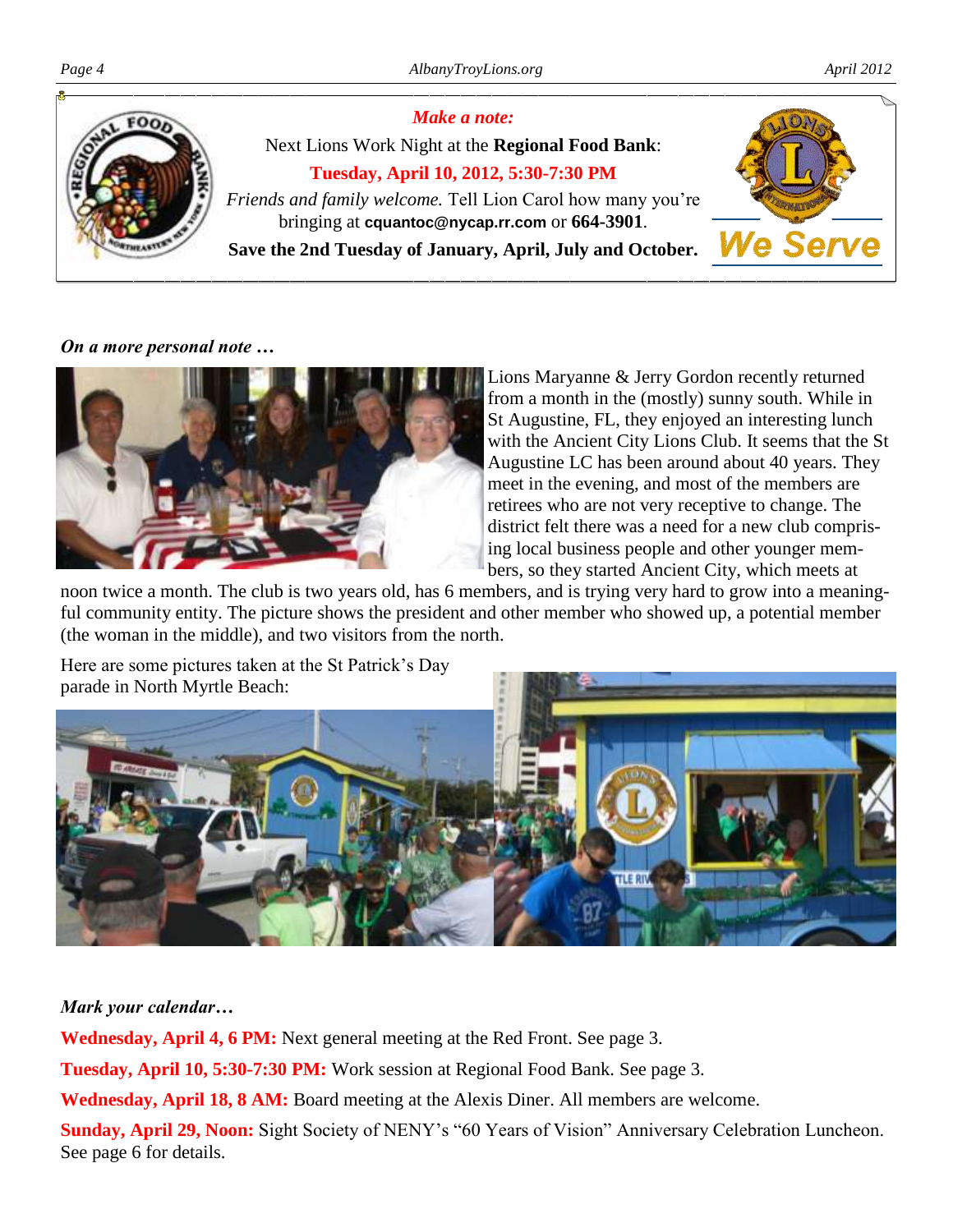# *Guiding Eyes …*

We're putting together another club "road trip" to Guiding Eyes for the Blind in Yorktown Heights. It will be **Saturday, July 14**, from roughly 8 AM - 5 PM. This is a family-friendly event that includes awards, luncheon, tours and door prizes. It's a chance for you to witness first-hand the impact our club's donations have had on blind college-bound youth, U.S. Military veterans, seniors, poets, athletes, the deaf-blind, hundreds of blind persons, and families with children on the autism spectrum. If you'd like to go, please let King Lion Tom know by mid-May.



# *Happy Birthday!*

Happy **April** birthday to these A&T Lions:

1st - Dave Harris 6th - MaryJoy 8th - Terry Page 19th - Larry Krug 20th - Kathy Dorn



#### *Happy Anniversary!*

Happy Lions Anniversary to these **April**  inductees:

Nick DeMarte - 3 years (+ 22 yrs with Plattsburgh Lions) Vicki Adler - 8 years Mike Farrell - 8 years Barry Berberich - 10 years Maryanne Gordon -13 years Rob Brass - 14 years Mike O'Brien - 14 years Allen Zieker - 14 years

Visit your club's web site: **ALBANYTROYLIONS.ORG**, your district web site: **20Y2LIONS.ORG**, and International's web site: **LIONSCLUBS.ORG**.

And remember to do your on-line shopping at **ALBANYTROYLIONS.PENNIESATATIME.COM**